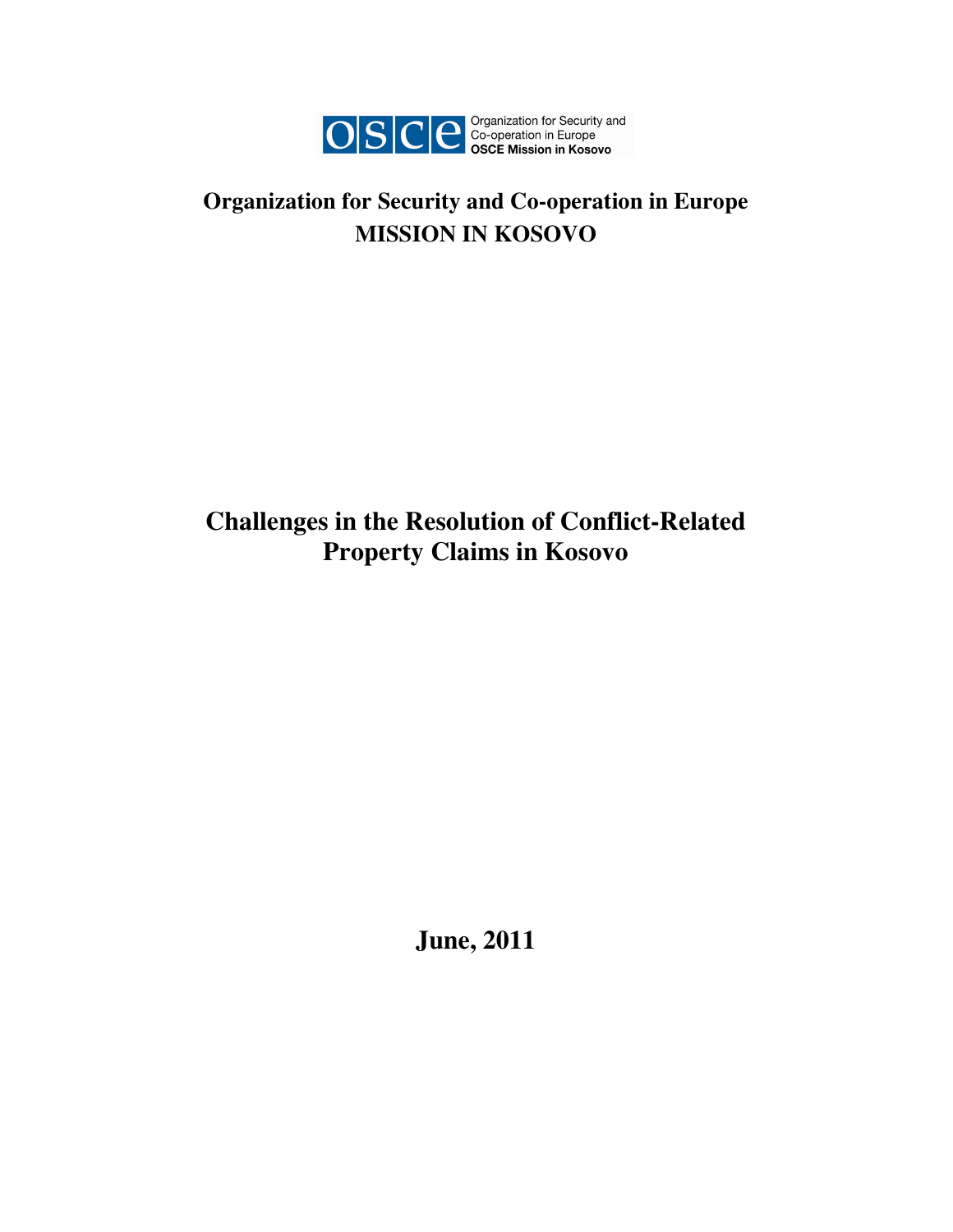# **TABLE OF CONTENTS**

| 2. ESTABLISHMENT OF A MASS-CLAIM MECHANISM 4                             |
|--------------------------------------------------------------------------|
| 2.1. First Response: The Housing and Property Directorate 4              |
|                                                                          |
| 3. MAIN ISSUES IN THE RESOLUTION OF CONFLICT-RELATED                     |
|                                                                          |
|                                                                          |
| 3.3. Lack of effective compensation mechanism related to the apartments  |
|                                                                          |
| 3.5. Issues related to erroneo us physical notification of properties12  |
| 3.6. Registration of confirmed property titles by successful claimants12 |
| 3.7. Delays in the appointment of the Supreme Court's appellate panel12  |
|                                                                          |
|                                                                          |
|                                                                          |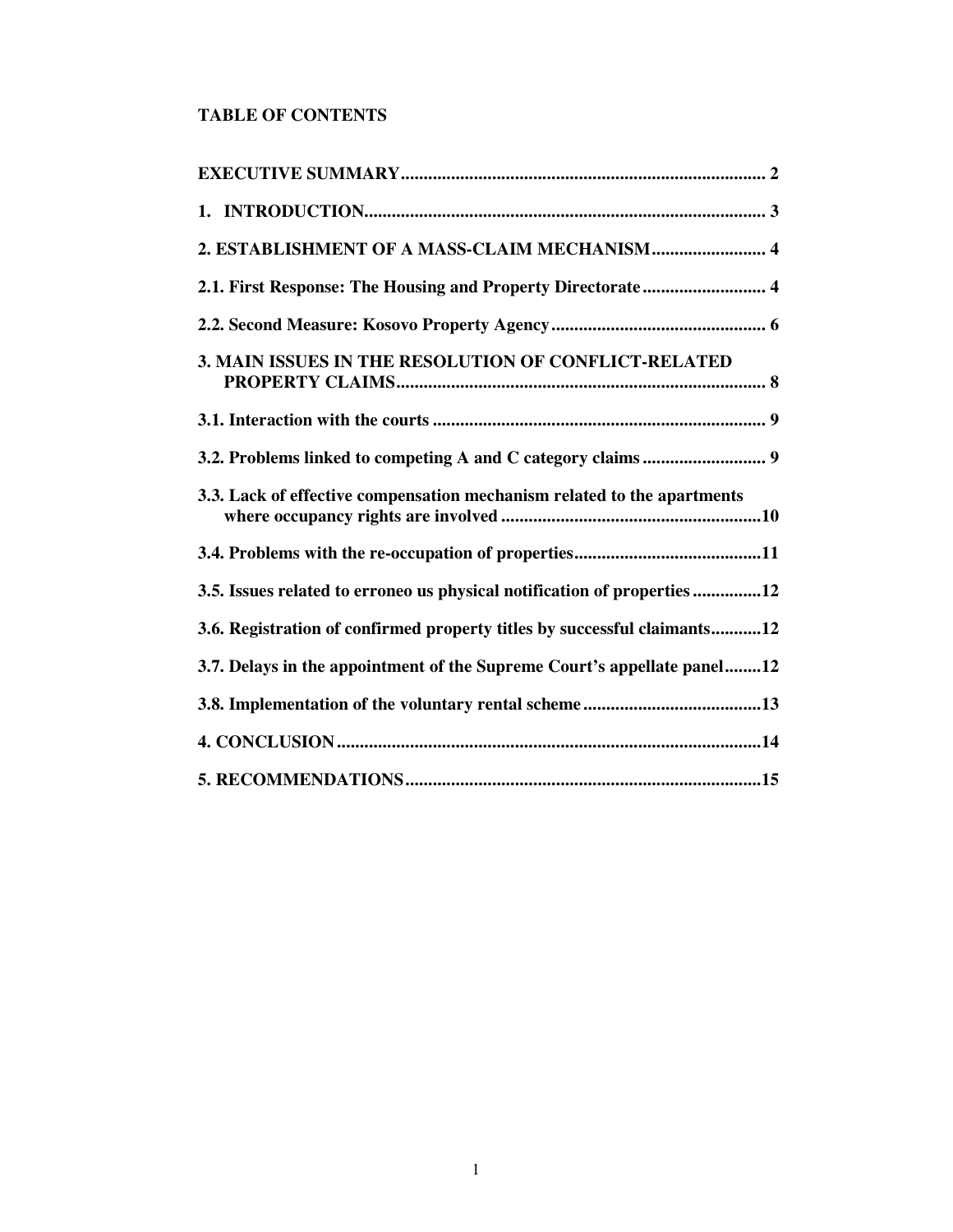#### **EXECUTIVE SUMMARY**

This report examines the mass-claim mechanism established in Kosovo - as an exception to the courts jurisdiction - to resolve specific categories of conflict-related property claims.

The Housing and Property Directorate (HPD), established and led by the United Nations Interim Administration Mission in Kosovo (UNMIK), has been succeeded by the Kosovo Property Agency (KPA). At present, the KPA is the only institution mandated to deal with conflict-related property claims and there is no existing or planned alternative to the KPA that could effectively resolve these claims.

The success of the KPA in providing a remedy for conflict-related property claims, which affect thousands of displaced persons, is essential to relieving tensions in Kosovo. This is especially important in order to protect the interests of Kosovo's non-Albanian communities as they constitute the majority of claimants.

Through its monitoring activities and field presence, the Organization for Security and Co-operation in Europe Mission in Kosovo (OSCE) has assessed the challenges that KPA faces in the restitution of property that hamper the returns process, economic development and inter-community relations. These are related to issues that arise between HPD/KPA and the courts, problems linked to multiple claims filed over the same property, illegal re-occupation of properties, inaccurate physical notification of properties and obstacles to the registration of property titles. Delays in appointing all members of the Supreme Court's appellate panel and in the realization of the rental scheme for abandoned and vacant properties constitute further challenges to the full protection of property rights.

It is of utmost importance that the KPA continues with the implementation of its mandate as it plays an important role in the reconciliation process and the protection of property rights of those affected by the conflict. The main responsibility in ensuring the effective work of the KPA lies with Kosovo institutions. Furthermore, the support of the international donor community is necessary for the prompt restoration of property rights.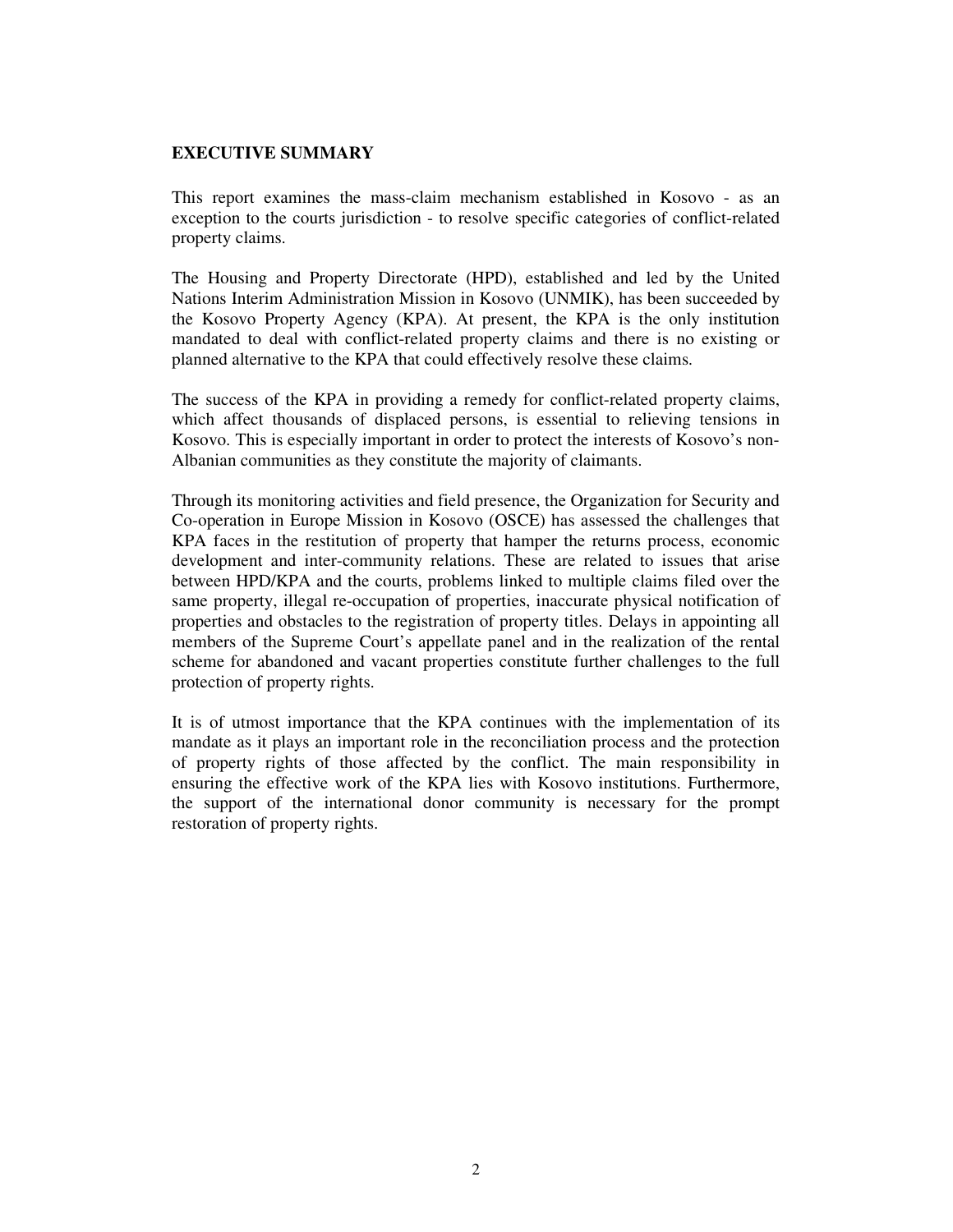# **1. INTRODUCTION**

Almost eleven years after the end of the conflict and despite the resolution of some 29,160 residential property cases, the Kosovo property crisis is far from being resolved. A large number of lands and buildings, mainly belonging to displaced persons, continue to be illegally occupied. The lack of restitution of property for those affected by the conflict hinders the returns process and adversely affects the human rights of all Kosovo communities, particularly Kosovo Serbs and other non-Albanian communities.

The resolution of conflict-related property claims is a necessary process which greatly impacts the stability of a post-conflict society. Indeed, the restitution of private properties that were lost as a consequence of the conflict is necessary for the protection of human rights, particularly the right to peaceful enjoyment of possessions<sup>1</sup> and the right to home.<sup>2</sup>

Firstly, this report describes the establishment of the mass-claims mechanism which was created to address property disputes deriving from the conflict. It also describes institutional and normative changes from the introduction of the initial Housing Property Directorate (HPD), established and led by the United Nations Interim Administration Mission in Kosovo (UNMIK), to the present Kosovo Property Agency  $(KPA)$ .

Secondly, the report highlights the main challenges in the effective resolution of conflict-related property claims and the physical restitution of property. In particular, the report assesses the obstacles to property restitution that hinder the timely resolution of property claims. Some of the challenges identified concern misapplications of the normative framework which result in competence disputes between the KPA and the regular courts, as well as problems linked to competing discrimination and compensation claims.

Furthermore, the report identifies problems in processing claims and following the execution of final decisions, such as inaccurate physical notification of properties<sup>3</sup>, illegal re-occupation of properties and obstacles to the registration of property titles by successful claimants.

Lastly, the report considers how delays in appointing all members of the Supreme Court's appellate panel and the realization of the rental scheme for abandoned and vacant properties constitute obstacles to the effective implementation of the conflictrelated property restitution process.

The report concludes with a number of recommendations addressed to relevant stakeholders calling for their greater involvement in the restoration of property to those who have been affected by the conflict. Providing a remedy to this continuing

<sup>1</sup> See Article 1, Protocol 1 to the European Convention of Human Rights and Fundamental Freedoms (ECHR).

<sup>&</sup>lt;sup>2</sup> ECHR, Article 8.

<sup>&</sup>lt;sup>3</sup> Physical notification of properties consists of placing a signpost on a certain property indicating that there is a claim over the property in question.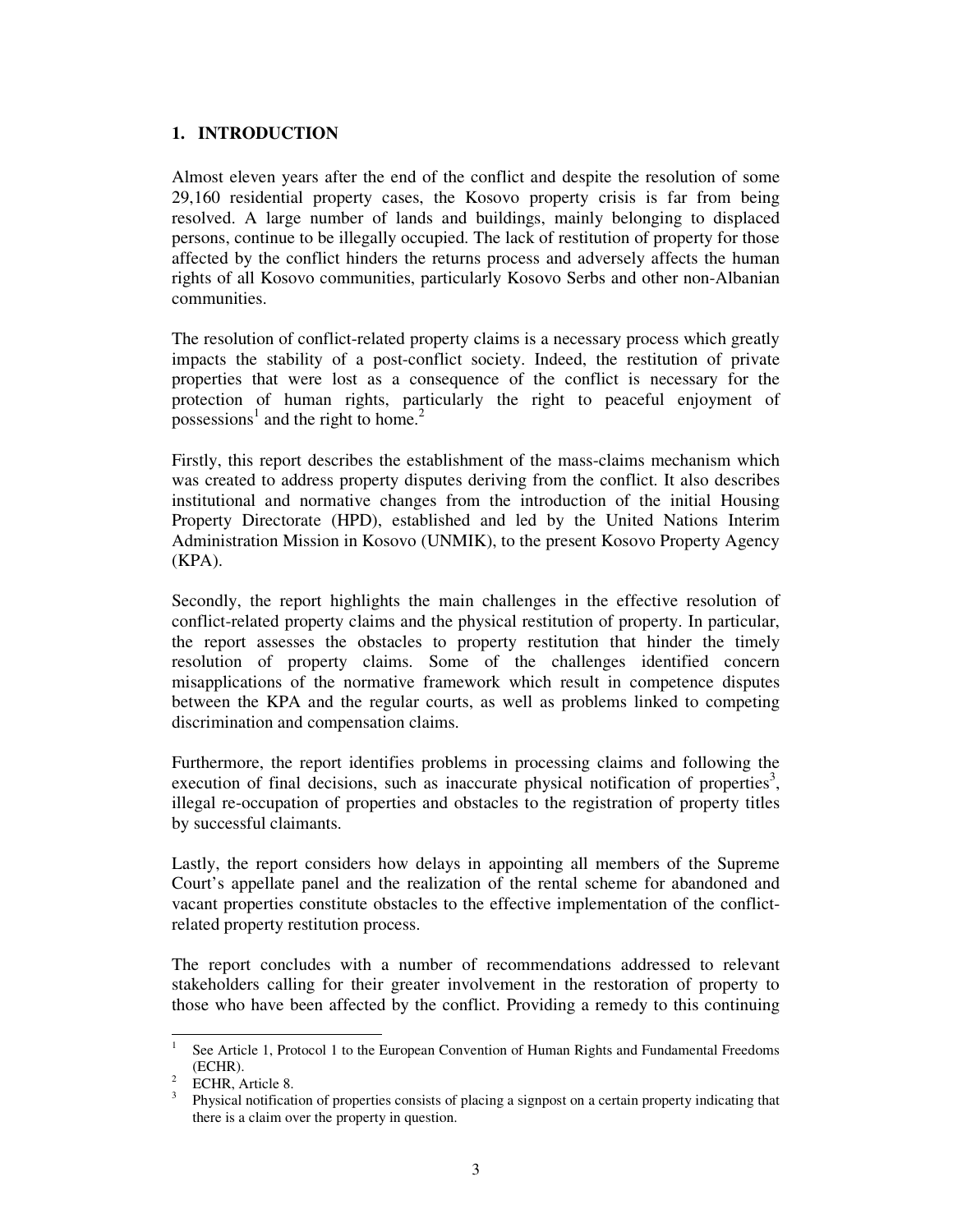human rights violation will help lay the basis for co-existence between members of different communities and restore assets to vulnerable individuals who need resources to rebuild their lives.

# **2. ESTABLISHMENT OF A MASS-CLAIM MECHANISM**

# **2.1. First Response: The Housing and Property Directorate**

In 1999, UNMIK was given the responsibility under UN Security Council Resolution 1244 to assure "the safe and unimpeded return of all refugees and displaced persons to their homes".<sup>4</sup> In line with this obligation and in view of the large number of persons whose property rights had been affected by the conflict and/or the discriminatory property legislation enacted between 1989 and 1999, UNMIK established a mechanism to resolve property disputes regarding the loss of residential property caused by the conflict and such discriminatory legislation. In establishing this mechanism, UNMIK assumed jurisdiction over certain types of property cases from Kosovo's courts.

In November 1999, the HPD, responsible for the administrative management of claims, and its independent organ, the Housing and Property Claims Commission (HPCC), responsible to settle private non-commercial disputes concerning residential property, were established.<sup>5</sup> Both bodies were established with the view to perform these duties until such a time as the local governmental institutions or courts would become able to carry out the functions entrusted to them.<sup>6</sup>

The HPCC did not have exclusive jurisdiction to decide on all property related claims. It was granted exclusive jurisdiction over the three types of residential property claims:<sup>7</sup>

• **A category claims (discrimination)**: claims by individuals whose ownership, possession, or occupancy rights to residential real property have been revoked subsequent to 23 March 1989 on the basis of legislation which is discriminatory in its application or intent.<sup>8</sup> In these cases, the HPCC had to determine whether claimants had valid occupancy or ownership rights and if those rights were lost as a result of discrimination.

<sup>4</sup> UN Security Council Resolution 1244, S/RES/1244, 10 June 1999.

<sup>5</sup> UNMIK Regulation No. 1999/23 on the Establishment of the Housing and Property Directorate and the Housing and Property Claims Commission, 15 November 1999 (Regulation No. 1999/23).

<sup>6</sup> Ibid, Articles 1.1. and 2.1.

<sup>7</sup> Section 1.2.(a), Regulation No. 1999/23.

<sup>8</sup> This category of claims provided a remedy for persons who lost occupancy rights to socially owned apartments between 23 March 1989 and 24 March 1999 due to the discriminatory measures invoked by authorities during that period. As a result, many Kosovo Albanians were dismissed from their positions and lost occupancy rights over their properties which were linked to their actual employment. Consequently, it was primarily Kosovo Serb occupancy right holders who were in a position to convert their occupancy rights into ownership rights by purchasing the apartment from the allocation right holder under the privatization process enacted at that time. For further details see *the Final Report 2007,* Housing and Property Claims Commission*,* Chapter 2, pp. 18–20. http://www.pca-cpa.org/upload/files/HPCCFinalReport.pdf (accessed on 15 March, 2011).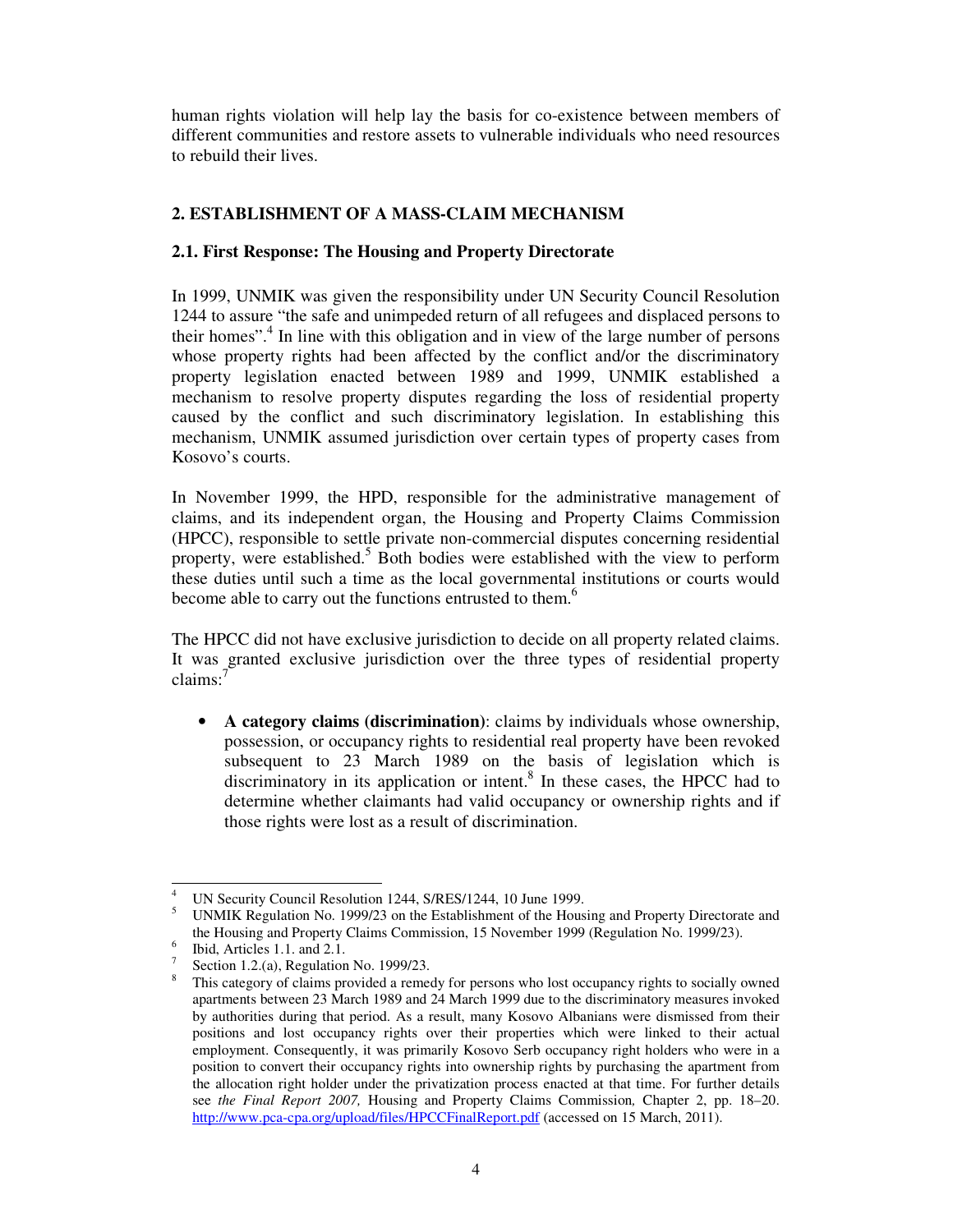- **B category claims (informal transactions)**: claims by individuals who entered into informal transactions of residential real property on the basis of the free will of the parties subsequent to 23 March  $1989$ .<sup>9</sup> Notably, the HPCC had to determine whether the claimant had acquired an ownership right over a property through an informal transaction. In successful cases it ordered the registration of the ownership right in the appropriate cadastral record.
- **C category claims (displacement)**: claims by individuals who were the owners, possessors or occupancy right holders of residential property prior to 24 March 1999, who do not enjoy possession of the property, and where the property has not voluntarily been transferred. 'C' claims were numerically dominant (approximately 93%) and were submitted by displaced persons, mostly belonging to the Kosovo Serb community.<sup>10</sup> In most of the cases, the HPCC limited its decision to determining who had the possession over the claimed property.<sup>11</sup>

Despite various difficulties, the mechanism largely fulfilled its mandate, by implementing 99.7% of the decisions concerning residential property claims.<sup>12</sup> In late  $2010$ , seven decisions still remain to be implemented.<sup>13</sup>

In spite of such a high implementation rate by the HPD, the actual repossession of property by claimants who are displaced and their return to Kosovo remains largely un-realized. This is mostly due to high number of claimants who perceived that they were not yet able to return due to the security or other reasons and therefore never took the physical repossession of their properties. Further, this is due to limited cooperation between the return-mandated agencies and officials and the HPD, which has hampered the effective resolution of issues related to the actual repossession of properties and the *de facto* return of displaced persons to their homes. In almost 11,000 claims, the HPCC found that the residential objects were destroyed.  $14$ 

<sup>9</sup> This category of claims aimed to establish certainty of title to those who entered into an informal transaction in spite of the 1991 Law on Changes and Supplements on the Limitation of Real Estate Transactions (Official Gazette of the Republic of Serbia, 22/91, 18 April 1991) that restricted those sales among parties which aimed, among others, at 'altering the national structure of the population' (see Article 3 of the Law on Changes and Supplements on the Limitation of Real Estate Transactions) . This mostly concerned sales from Kosovo Serbs to Kosovo Albanians. Any person who acquired ownership of a property through such an informal transaction was entitled to register his or her property in the public record pursuant to an order of the HPCC. Ibid., pp. 20–21*.*

<sup>&</sup>lt;sup>10</sup> This category of claims provided a remedy for those who had property rights to residential property on 24 March 1999, and who fled their homes and could not return because they had become illegally occupied. Ibid., pp. 21–22.

 $11$  An exception to this was in relation to cases where there were competing valid category A and C claims filed over the same property. This is further examined in the Section 3.2. of the report.

<sup>&</sup>lt;sup>12</sup> The HPD was authorized to implement the HPCC decisions through issuing and executing eviction orders, ensuring repossession of the property by handing the keys to the owner or placing the claimed property under administration, and closing the claim file which was requested by the claimants who have found other solutions and no longer required the HPD's assistance. Ibid., Chapter 8, pp. 66–73*.* http://www.pca-cpa.org/upload/files/HPCCFinalReport.pdf (accessed on 15 March, 2010).

<sup>&</sup>lt;sup>13</sup> According to the KPA representative consulted in November 2010, the decisions have not been enforced due to security reasons as the residential properties are located in northern Mitrovicë/ Mitrovica.

<sup>&</sup>lt;sup>14</sup> Ibid., Chapter 10, p. 79. http://www.pca-cpa.org/upload/files/HPCCFinalReport.pdf (accessed on 15 March, 2011).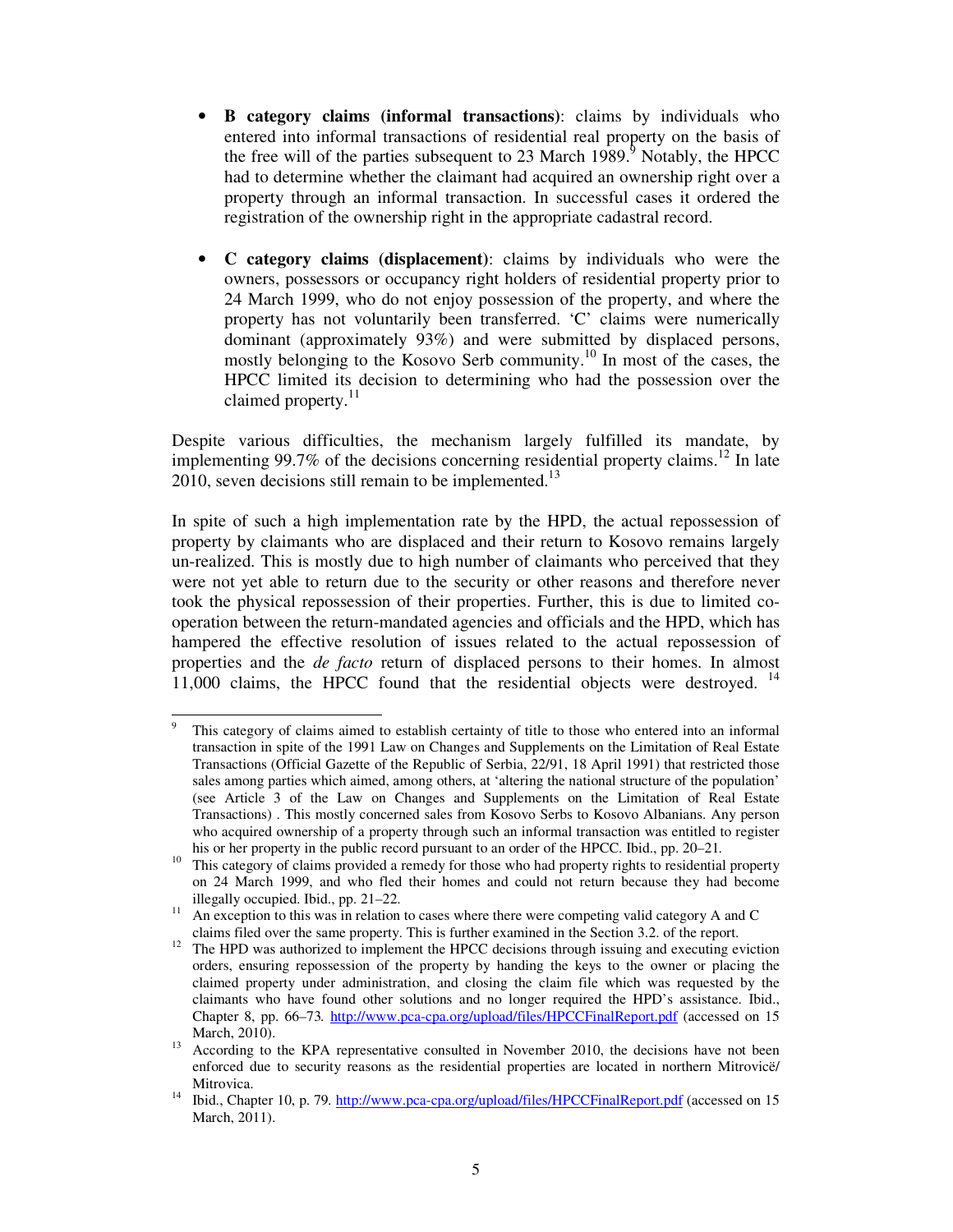However, it did not have jurisdiction to award compensation for damage to or destruction of property. Subsequently, no adequate remedy to the owners of these objects has been provided. Such cases demonstrate the absence of a co-ordinated approach of all stakeholders in the return process, in particular at the legislative and policy level.

#### **2.2. Second Measure: Kosovo Property Agency**

In 2005, the United Nations Secretary-General appointed Ambassador Kai Eide, Permanent Representative of Norway to the North Atlantic Treaty Organization, as his Special Envoy to carry out a comprehensive review of the situation in Kosovo.<sup>15</sup> The Special Envoy issued a report identifying the illegal occupation of agricultural and commercial property as one of the major factors hindering returns in Kosovo, and calling for an urgent action to address this issue. The UNMIK responded to the specific findings of the report in March 2006 by establishing the KPA. The KPA's mandate covered claims involving agricultural and commercial properties, in addition to claims involving residential properties previously falling under the HPD.

The KPA retained the organizational structure of the HPD. It is formed of an Executive Secretariat, a Supervisory Board, and the Kosovo Property Claims Commission  $(KPCC)$ .<sup>16</sup> Its primary function at the time of its establishment was to receive, register and assist courts in resolving ownership claims as well as claims involving property use rights over immovable private property, including agricultural and commercial property.<sup>17</sup> In October 2006, UNMIK substantially extended KPA's power to receive, register and resolve property claims under its jurisdiction.<sup>18</sup> This meant that the KPCC issued decisions which were subject to review only by the Supreme Court of Kosovo and not subject to the jurisdiction of the regular courts. As of 31 December 2008, the KPA has operated according to the law amending UNMIK Regulation  $2006/50.<sup>19</sup>$ 

The KPA also retained the field presence of the HPD, comprised of field offices throughout Kosovo, as well as in Podgorica, Skopje, Belgrade, Kragujevac and Niš. These offices have been designed to function as the primary focal point for the vast majority of claimants to deliver additional documentation and to collect their adjudicated decisions. As of July 2008, the Law 3/L-079 amending UNMIK Regulation 2006/50 on the resolution of claims relating to private immovable property has been applied. The new law regulating the mandate of KPA and replacing the authority of the UN Special Representative of the Secretary-General with that of the European Union Special Representative/International Civilian Representative was not accepted by the Serbian government, and the KPA offices in Belgrade, Kragujevac

<sup>15</sup> See United Nations Security Council, *A Comprehensive Review of the Situation in Kosovo*, S/2005/635, 7 October 2005.. http://www.unosek.org/docref/KaiEidereport.pdf, accessed on 11 April 2011.

<sup>&</sup>lt;sup>16</sup> UNMIK Regulation No. 2006/50 on the Resolution of Claims Relating to Private Immovable Property, including Agricultural and Commercial Property, 16 October 2006 (Regulation No. 2006/50).

<sup>&</sup>lt;sup>17</sup> Section 2 of the Regulation No. 2006/10.

<sup>&</sup>lt;sup>18</sup> Section 3 of the Regulation No. 2006/50.

<sup>&</sup>lt;sup>19</sup> Law No. 03/L-079 on amending the UNMIK Regulation 2006/50 on the Resolution of Claims Relating to Private Immovable Property, including Agricultural and Commercial Property, 15 June 2008 (Law No. 03/L-079).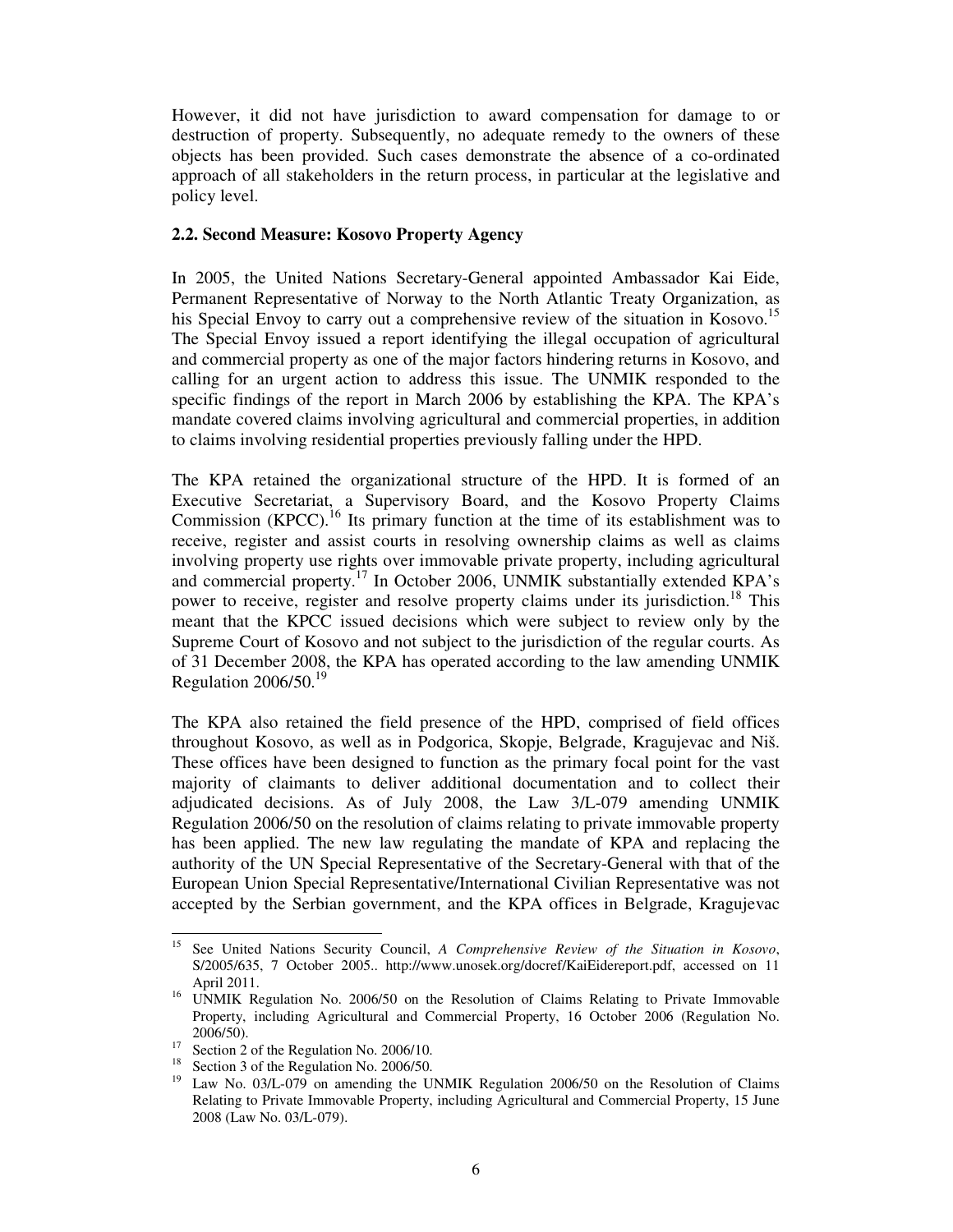and Niš were subsequently closed. The closure of these KPA offices had an adverse impact on a large number of claimants residing in their areas. In April 2010, following negotiations between representatives of the KPA and the United Nations High Commissioner for Refugees (UNHCR) Prishtinë/Priština-based office<sup>20</sup> on the one side, and the UNHCR Belgrade-based office and the Serbian government on the other side, it was agreed that UNHCR property offices could open to undertake the functions previously carried out by the KPA offices in those cities. $21$ 

The KPA has the mandate to resolve claims relating to private immovable property, without the need for such claims to be referred to the courts with territorial (*ratione loci*) and subject-matter (*ratione materiae*) jurisdiction over them.<sup>22</sup> Consequently, the KPA has jurisdiction to resolve all claims directly related to or resulting from the conflict that occurred between 27 February 1998 and 20 June 1999 (*ratione temporis*)<sup>23</sup> In this regard the KPA has registered more than 40,000 claims,<sup>24</sup> of which approximately 90 percent were received through the KPA offices located in Belgrade, Kragujevac and  $Ni\ddot{s}$ <sup>25</sup> Notably, the deadline for submitting claims expired on 3 December 2007. Any property claim filed after December 2007 now falls under the jurisdiction of courts in Kosovo.

The KPA is also mandated to implement the decisions of the HPCC which were pending enforcement in March 2006<sup>26</sup> and to take over the management of the HPD's administered properties portfolio.<sup>27</sup>

The KPA has the mandate to administer abandoned residential properties, most of which belong to displaced Kosovo Serbs. Abandoned housing means "any property which the owner or lawful possessor and the members of his/her family household

<sup>&</sup>lt;sup>20</sup> A Memorandum of Understanding was signed between the UNHCR and the KPA on 19 August 2009.

<sup>&</sup>lt;sup>21</sup> The UNHCR has established three property offices in Belgrade, Kragujevac and Niš to provide assistance to any person who has submitted a claim to the KPA.

<sup>&</sup>lt;sup>22</sup> Note, however, that there is a right of appeal against a decision of the KPCC to the Supreme Court of Kosovo Appeal Panel for the Kosovo Property Agency Related Matters. See Section 12 of Regulation No. 2006/50.

<sup>&</sup>lt;sup>23</sup> Section 3 of Regulation No. 2006/50 prescribed KPA mandate over: a) ownership claims with respect to private immovable property, including agricultural and commercial property; and b) claims involving property use rights in respect of immovable property; including agricultural and commercial property.

<sup>&</sup>lt;sup>24</sup> The total number of claims received fluctuated slightly over time. This was due to technical corrections made during the processing of claims, which required that claims be split or consolidated. For example, where one claimant filed multiple claims over the same property, these claims were processed together and treated as one claim. Where a claimant filed one claim which covered multiple properties, the claim had to be split into several claims, and a new claims file was created for each property.

<sup>&</sup>lt;sup>25</sup> Data provided in the Kosovo Property Agency, *Annual Report 2009*, Chapter 6, pp. 22–23.

<sup>26</sup> At the time of reporting, there were seven pending decisions, all to be implemented in northern Mitrovicë/Mitrovica. The delay was caused due to the lack of police support in executing evictions of illegal occupants in the northern Mitrovicë/Mitrovica up to June 2008. The Deputy Executive Director of KPA on 10 November 2009, stated that the implementation of decisions that were blocked at the end of 2007, as well as the implementation of the KPA rental scheme, had begun to be implemented with the help of Kosovo police in northern Mitrovicë/Mitrovica.

<sup>&</sup>lt;sup>27</sup> The KPA assumed responsibility for administration of abandoned residential property from the HPD. There are some 3,513 properties under KPA's administration. Out of this number, 721 were placed under administration upon claimants' requests, and the remaining properties placed under administration *ex officio.*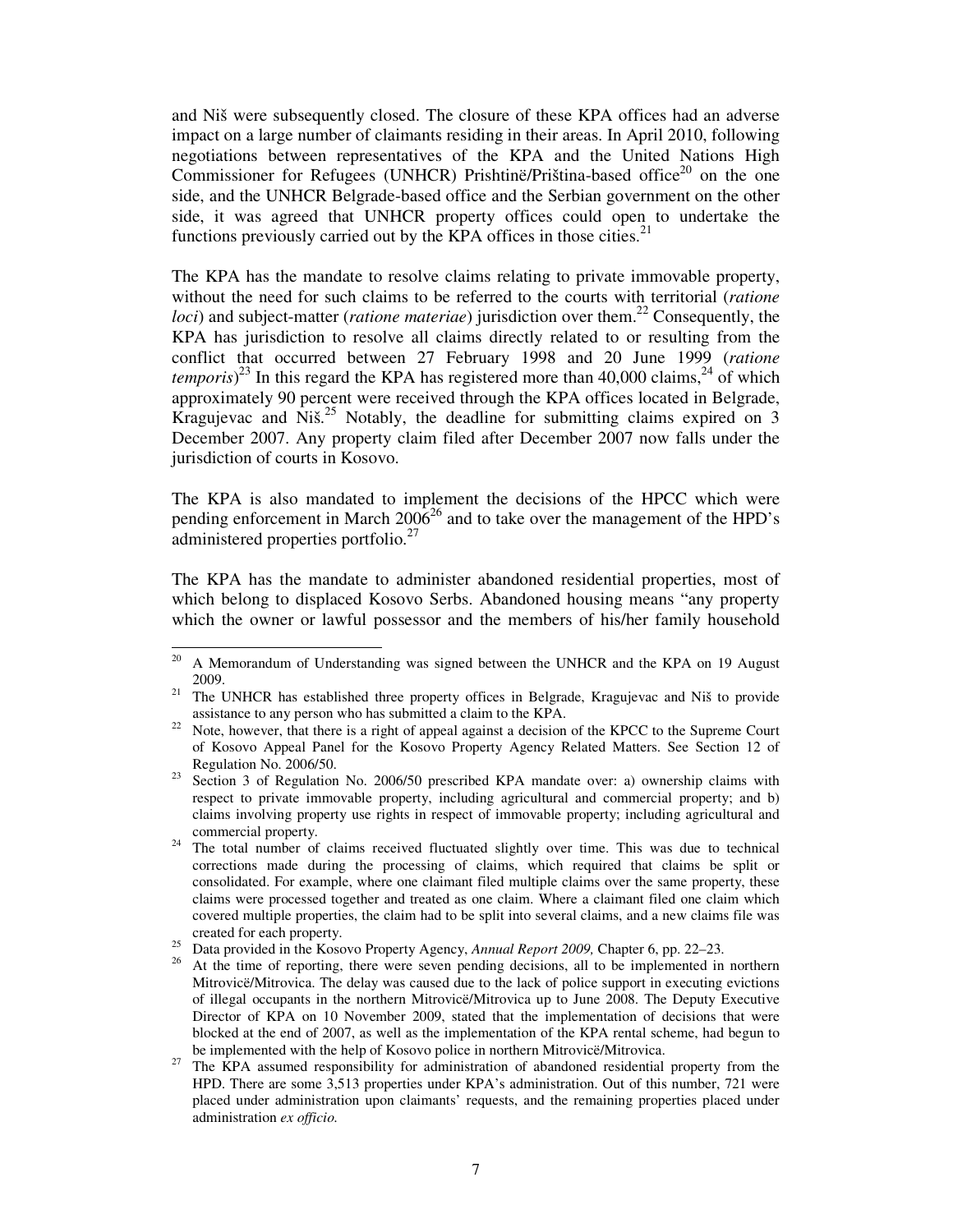have permanently or temporarily, other than for an occasional absence, ceased to use and which is either vacant or illegally occupied."<sup>28</sup> The KPA can place such a property under administration upon the request of the property right holder by agreement of the parties in settlement of a claim. Alternatively, where no request has been submitted following the eviction of the current occupant, KPA can place the property under administration if the property right holder fails to repossess the property on being notified of the execution of the eviction.<sup>29</sup>

In April 2006, the KPA launched a voluntary rental scheme for the properties under its administration.<sup>30</sup> Under this scheme, each property placed under administration is eligible for renting upon the claimant's consent and the KPA's assessment that it is in fact suitable to be rented. The occupants are obliged to pay a monthly rent to the successful claimant through the KPA. The aim of the scheme is to provide for legal and physical protection of the properties placed under the KPA administration and to secure incomes for the successful claimants and displaced property right holders. In addition, the scheme is used to provide alternatives for local authorities in meeting the growing social housing demands in Kosovo. This gives the displaced property right holders time to consider their options so that they are not pressed to sell their properties or risk their properties being damaged or destroyed. However, there are a number of concerns related to the implementation of the scheme, as explained in the next section.

The KPA's mandate represents a solid basis for ensuring sustainable solutions regarding the recovery of private immovable properties. However, the effective implementation of this mandate remains challenged by various factors, as further examined in this report.

# **3. MAIN ISSUES IN THE RESOLUTION OF CONFLICT-RELATED PROPERTY CLAIMS**

There are a number of challenges that the KPA faces in implementing its mandate. This section outlines not only the main challenges that the KPA still faces, but also other challenges that hamper the effective and timely resolution of property-related claims, as well as the physical restitution of property lost as a consequence of the conflict.

Noteworthy, KPA has faced a constant funding crisis since its establishment in March 2006, which constitutes an underlying challenge. The lack of financial means has a negative impact on organizational planning and, consequently, the timely resolution of property claims. To illustrate, in 2009, 26% of the KPA budget was provided from the Kosovo consolidated budget, whereas other funds came from international

<sup>&</sup>lt;sup>28</sup> Section 1 of the UNMIK Regulation No. 2000/60 on the Residential Property Claims and the Rules of Procedure and Evidence of the Housing and Property Directorate and the Housing and Property Claims Commission, ,31 October 2000 (Regulation No. 2000/60)

<sup>&</sup>lt;sup>29</sup> Section 23 of Administrative Direction No. 2007/5 on Implementing UNMIK Regulation No. 2006/50 on the Resolution of Claims Relating to Private Immovable Property, including Agricultural and Commercial Property, 1 June 2007.

<sup>&</sup>lt;sup>30</sup> The scheme was established by Section 1.1(b) of the Regulation No. 1999/23, but it became fully functional only in 2006. For further information see the Kosovo Property Agency, *Annual Report 2009,* Chapter 6, pp. 22–23.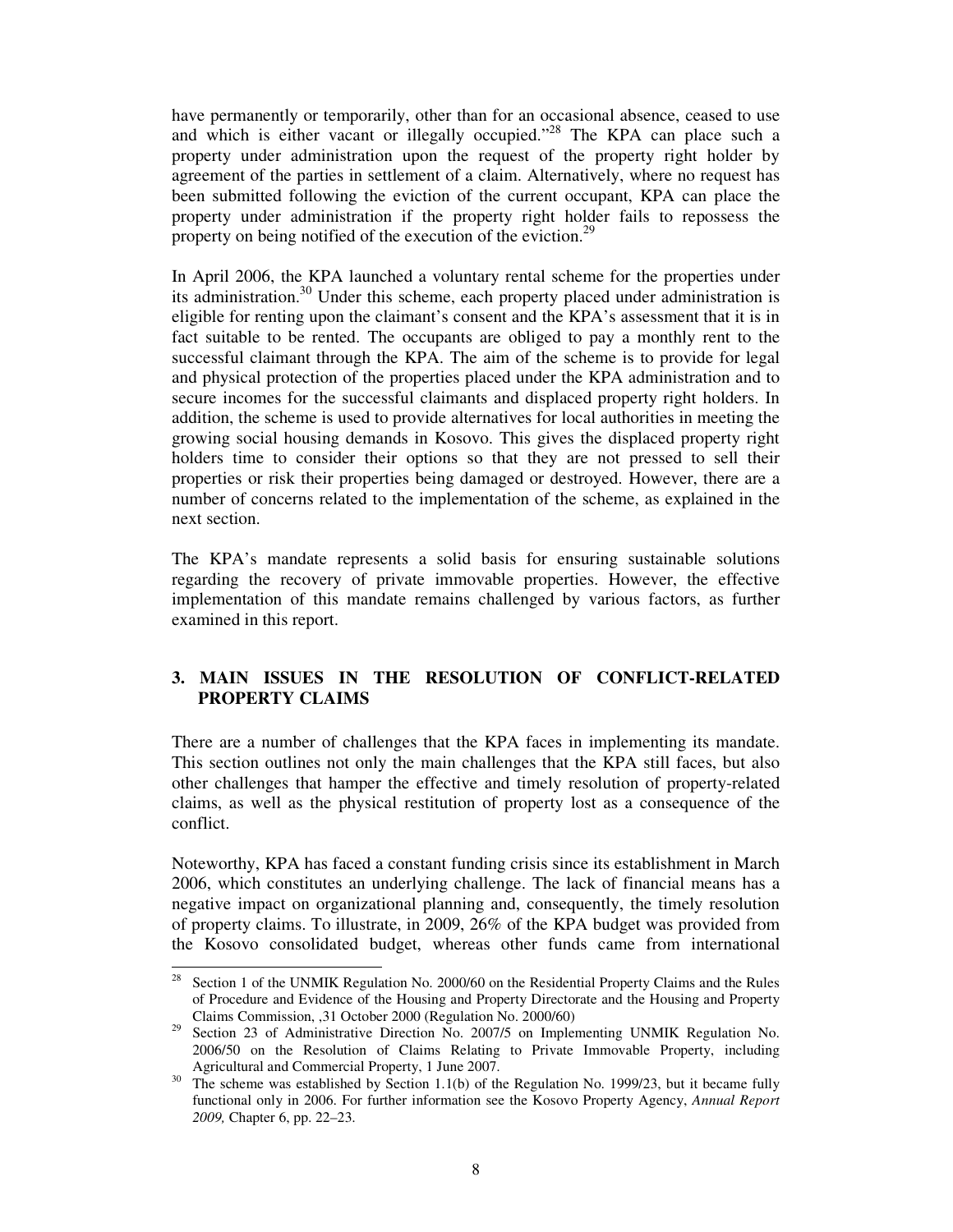donors.<sup>31</sup> In 2010, Kosovo institutions increased the budget allocation to cover  $45\%$  of the entire KPA budget while international donors made the remaining contributions.<sup>32</sup> The OSCE continues to encourage the provision of financial support both from the Kosovo consolidated budget, as well as by international donors, as any scaling down of the budget of the KPA would stall the prompt implementation of the HPCC/KPCC decisions and negatively impact on the protection of property rights in Kosovo.

#### **3.1. Interaction with the courts**

The mandate of the KPA, as that of the HPD previously, constitutes an exception to the regular jurisdiction of the courts in Kosovo. Nevertheless, the OSCE has observed cases where the regular courts initiated procedures for cases that were clearly within the HPD/KPA's responsibility.<sup>33</sup> In these cases, conflicting judgments would leave parties without true resolution of their claims, which is against fair trial and the rule of law principles.

In addition, the KPA has initiated the transfer of particular cases to the regular courts. These cases pertain to decided claims where the dismissed party is referred to the court to determine the issue of discrimination, as well as in cases where the HPCC declared its incompetence to rule on them.<sup>34</sup> These cases mainly involved claims for compensation of damages or disputed purchase prices or were subject to secondary requests filed together with the initial claim, which fell outside of the HPCC jurisdiction.

# **3.2. Problems linked to competing A and C category claims**

As mentioned in section 2, the HPCC had the exclusive jurisdiction to decide on three categories of claims: A category claims (discrimination), B category claims (informal transactions) and C category claims (displacement and occupation). In certain cases there are two competing claims over the same apartment with occupancy rights involved. This happened when a person claimed to have lost his/her apartment due to a discriminatory decision (A category discrimination claimant) and the person who was allocated the same apartment during the 1990s claimed to have lost the possession of the same apartment as a result of forced displacement (C category displacement claimant). These cases presented highly complex scenarios that can be broken down as follows:

- **Dismissed A category discrimination claims:** In 709<sup>35</sup> cases the A category claim has been dismissed and the competing C category claimant has been granted the lawful possession.
- **Successful A category discrimination claimant is awarded a restoration of the property right (restitution in kind):** In 258 cases, involving 143

<sup>31</sup> See Kosovo Property Agency, *Annual Report 2009,* Chapter 8, pp. 26–27.

The 2010 KPA budget was 3.24 million EUR. Source: Director of the KPA, written correspondence, 4 March 2011.

<sup>33</sup> For more details see OSCE Report *Conflicting Jurisdiction in Property Dispute*, Monthly Report – April 2009. http://www.osce.org/files/documents/3/6/37717.pdf (accessed 15 March, 2011).

 $34$  Section 22.1. of the Regulation No. 2000/60.

<sup>&</sup>lt;sup>35</sup> Source: Director of the KPA, written correspondence, 13 April 2011.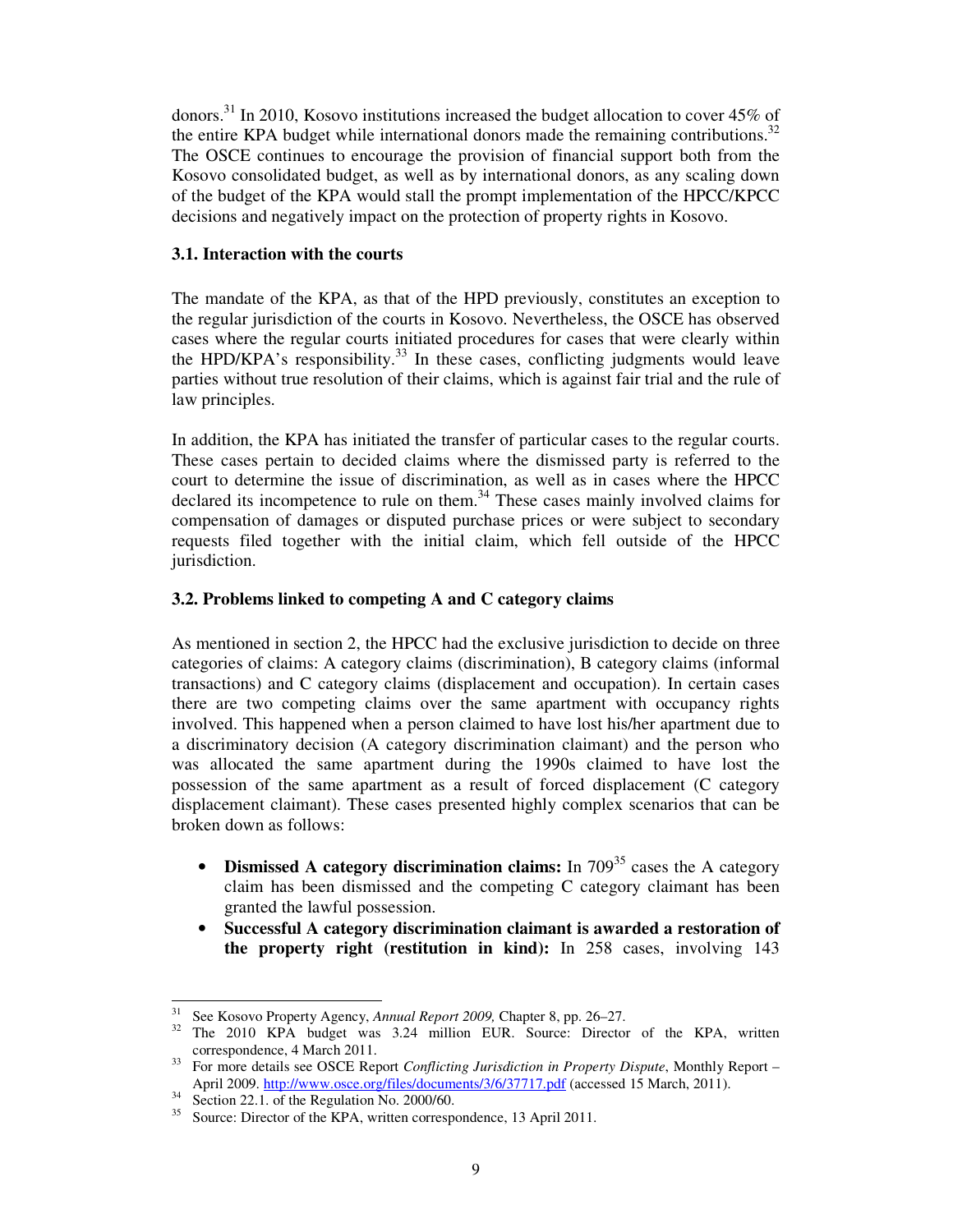properties, <sup>36</sup> the A category claimant was granted the lawful possession and the competing C category claimant is awarded pecuniary compensation.

• **Dismissed A category discrimination claimant is referred to the regular court:** The referral of these cases raises concerns from a due process perspective. Namely, the HPCC decision on the claim does not constitute a determination on title but rather a determination on lawful possession. Thus, if the title is later successfully challenged in the court and restitution in kind is awarded, the C category claimant will lose the possession of the residence. The court's decision in this case has in practice reversed the decision of the HPCC by granting the possession of the property in question to the dismissed A category claimant. In 263 cases,  $37$  the HPCC referred the dismissed A category claimant to seek the relief with the local courts.

The problematic issue in this last category of decisions is that the HPCC referred the dismissed discrimination claimant to the regular court instead of deciding on these claims as the final and ultimate authority as envisaged in the legal framework. The referral of these claimants to regular courts creates the potential for dual proceedings by two different institutions on the same matter which may result in different outcomes. Notably, conflicting judgments leave parties without a true resolution of their claims, which is against fair trial and rule of law principles.

#### **3.3. Lack of effective compensation mechanism related to the apartments where occupancy rights are involved**

The provision of compensation through the KPA to a claimant who has been awarded pecuniary compensation for the loss of his/her apartment where the occupancy right are involved is hampered by the lack of an established mechanism to do so.<sup>38</sup>

The KPA designed the proposal for the implementation of the compensation scheme in 2007. In 2008 and 2009, the KPA addressed the issue of compensation with the central institutions during consultations on a draft law regulating the sale of apartments with occupancy rights. The institutions saw no need for the compensation scheme to be included in the draft law as "this would undoubtedly delay its approval as the payment of compensation to those dispossessed of an apartment would require a substantial budget increase".<sup>39</sup> In 2010, the KPA submitted the proposal for the compensation scheme to the central institutions requesting them to enact the necessary legislation in order to implement the scheme. Nevertheless, in spite of the KPA's continuous efforts, no legislation has been drafted or adopted to date.

The OSCE is concerned that the rights of the C category displacement claimants who are entitled to compensation are adversely affected in the absence of this mechanism.<sup>40</sup> Therefore, it is crucial that the establishment of an effective mechanism

 $36$  Ibid.

<sup>37</sup> Ibid.

<sup>38</sup> *Supra* note 8.

<sup>39</sup> See Kosovo Property Agency, *Annual Report 2009*, Chapter 5, p. 21.

<sup>40</sup> During consultations on a draft law regulating the sale of apartments with occupancy rights, the OSCE raised its concern with the Assembly of Kosovo with regard to the fact that the draft law does not clearly take into account the decisions concerning occupancy rights and title determinations made by the former HPCC and the current proceedings by the KPCC.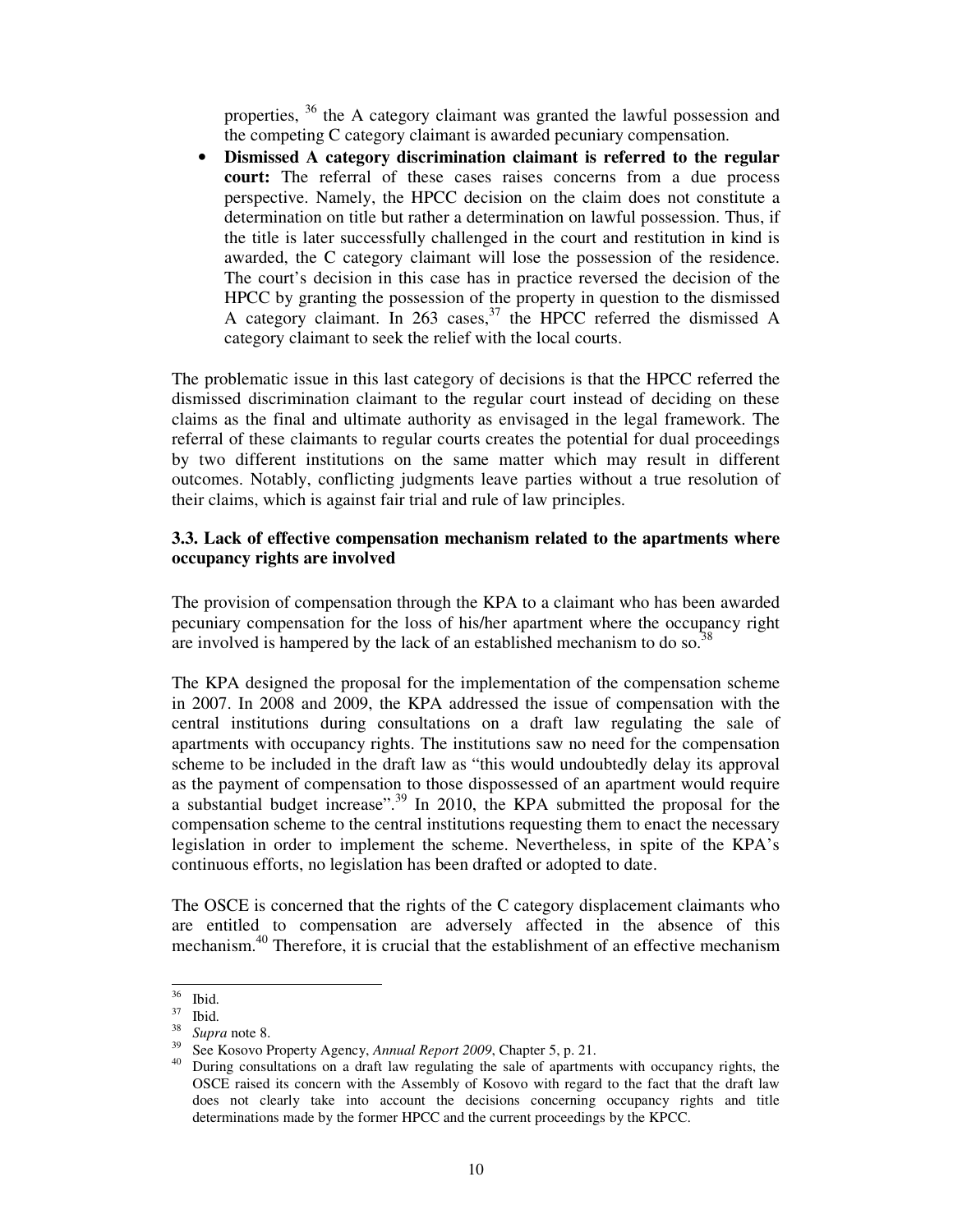for delivering compensation remains high on the political agenda, so as to ensure the goal of restitution, and a means to realize it.

#### **3.4. Problems with the re-occupation of properties**

Illegal re-occupation of properties, following the KPA-performed eviction of illegal occupants, has been an ongoing problem throughout the implementation of the property repossession process.

Although Kosovo police regularly assist the KPA in eviction procedures, there are cases where the police fail to undertake all legal actions against those illegal occupants who entered residential properties following the initial eviction conducted by the KPA. In this regard, the OSCE monitored cases where the police, instead of performing the necessary action of removing the illegal occupant from the re- $\alpha$  occupied property following the eviction carried out by the KPA, $4$ <sup>1</sup> referred the cases to the public prosecutor's office for review of the merits of the claim – that is, the property right already determined to reside with the claimant by the HPCC's decision – despite the fact that the HPCC's final decisions are binding and enforceable, and as such cannot be reviewed by any other judicial or administrative body in Kosovo. In order to remedy this situation, the UNMIK office of legal affairs issued a legal interpretation stating that the police are obliged to *ex officio* remove the illegal occupant without referring the case to the public prosecutor for review of the merits of the claim, but instead shall only refer such cases to the public prosecutor for the prosecution of the illegal occupant for the criminal offenses of unlawful occupation of real property and removing or damaging of official stamps or marks.<sup>42</sup> In other cases, the police referred incorrectly to ongoing court proceedings as a justification and urged the successful claimants to await the outcome of these proceedings or to file a new claim with the KPA. In yet other cases the same properties were re-occupied multiple times despite the police undertaking all necessary actions.

Notably, while there is no systematic data collection, based on the OSCE field monitoring, there appears to be an overall decline in the number of re-occupation cases, in particular following the improved co-operation between Kosovo police and the KPA which resulted in signing of a Memorandum of Understanding (MOU) on 19 October 2009. The MOU outlines the obligations and procedures with regard to execution of evictions, and was signed following a long term advocacy campaign by the OSCE. As a result, the long-halted eviction process in northern Mitrovicë/Mitrovica resumed in September 2009.<sup>43</sup>

<sup>&</sup>lt;sup>41</sup> Section 13.6. of the Regulation 2000/60 provides that "any person who, without lawful excuse, enters a property by breaking a seal may be subject to removal from the property by the law enforcement authorities".

<sup>42</sup> UNMIK Office of Legal Affairs, *Standard Operating Procedures regarding Usurpations, Evictions and Re-Usurpation of Property/Clarification* on Section 13.6. of the UNMIK Regulation No. 2000/60, 13 February 2007. Articles 259 and 322 of the Provisional Criminal Code of Kosovo, as promulgated by UNMIK Regulation 2003/25, 6 July 2003.

<sup>&</sup>lt;sup>43</sup> As a result of the MOU, since November 2009, five evictions were enforced in northern Mitrovica/Mitrovicë.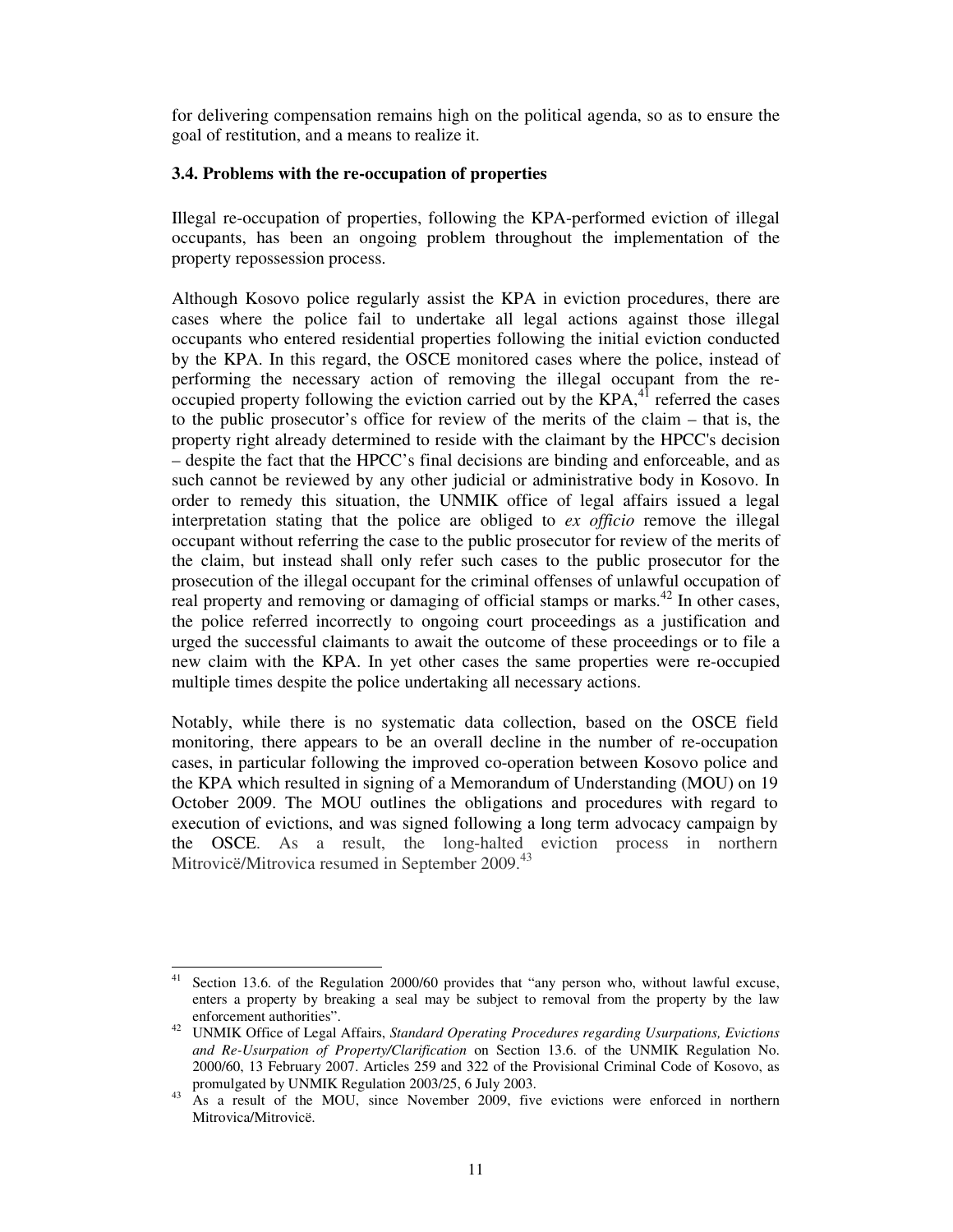#### **3.5. Issues related to erroneous physical notification of properties**

Physical notification of properties – that is, identifying the location of the claimed property – is crucial for processing any claim. When processing claims, the KPA relies to a large extent on the information gathered from cadastral records which are managed by the Kosovo Cadastral Agency  $(KCA)$ .<sup>44</sup> This information is needed to locate the claimed properties and also to verify the documents submitted by the claimants. However, the KPA has faced difficulties in accessing this data due to the refusal of the KCA to allow free and full access of the KPA officials to these records. Only in July 2009, following a MoU concluded between the KPA and the KCA, was the KPA granted full access to cadastral records. The KPA reviewed its notification process against the cadastral records, and found that a large number of signposts placed on plots (residential, commercial or agricultural) to indicate to any other interested party that a claim had been made over the property did not correspond to the exact location of the plots as indicated in the cadastral records. Therefore, the KPA had to undertake a re-notification process, which caused a delay in the timely resolution of claims. At the time of reporting, the KPA has undertaken re-notification for over 25,000 claims. There are still some 50 properties to be reviewed.

#### **3.6. Registration of confirmed property titles by successful claimants**

The decisions of the KPCC constitute title determinations and should be registered in the cadastre. Successful claimants can file a written request to the relevant Municipal Cadastral Office to register the title. However, in many cases the successful claimant is displaced and cannot access the municipal cadastral office where the property is located, as required by the legislative framework governing the immovable property rights register.<sup>45</sup> The failure to register a property title means that the right to property has not been restored in its entirety. If the successful claimants cannot register their title, this leaves a gap in which there is room for fraudulent registration practices. This can adversely impact the individual's right to property.

#### **3.7. Delays in the appointment of the Supreme Court's appellate panel**

Final decisions of the KPCC are subject to appeal to the Supreme Court of Kosovo. Unsatisfied parties may submit an appeal to the Supreme Court within 30 days of the notification of the KPCC decision through the KPA. However, it took more than four years for the Supreme Court appellate panel to deal with KPCC-related appeals to become fully functional, only to became dysfunctional again. Namely, delays in the appointment of a local judge and shifts of international judges have resulted in the panel being largely non-operational.<sup>46</sup> Such a delay in the establishment of the functional appeals panel has resulted in delays in legal proceedings, thus leading to a violation of fair trial principles.

<sup>44</sup> The Kosovo Cadastral Agency was established in 2000 under a UN-HABITAT programme. www.kca-ks.org (accessed 15 March, 2011).

<sup>&</sup>lt;sup>45</sup> Law No. 2002/22 on the Establishment of an Immovable Property Rights Register, as promulgated by UNMIK Regulation 2002/22, 20 December 2002.

<sup>&</sup>lt;sup>46</sup> Two international judges were appointed in January and May 2009, whereas a local judge was appointed in November 2010. In the meantime, both international judges resigned and their replacements have been recruited following a lengthy process of appointment.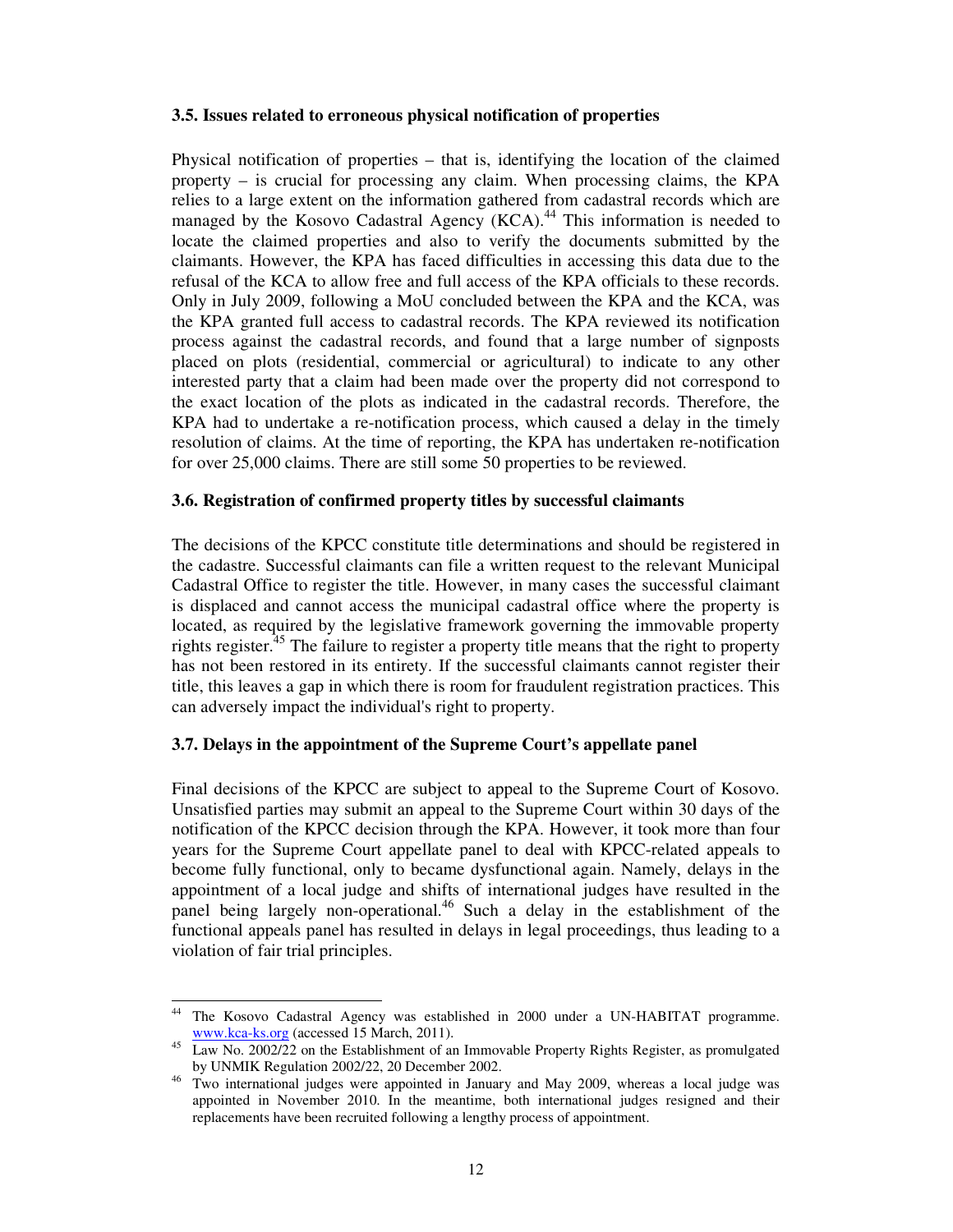#### **3.8. Implementation of the voluntary rental scheme**

The rental scheme, introduced with the aim to ensure both legal and physical protection of properties placed under administration and to secure incomes for the successful claimants, was enacted in most of the municipalities in Kosovo. However, some concerns remain with the implementation of the rental scheme.

For instance, some of the properties that should be rented are in very poor physical condition. A reduction in the rent of these objects is foreseen, however, tenants have to pay one month's rent and a deposit equivalent to two months' rent in advance when signing the agreement due to the lack of other practical means to secure compensation in case of damage. Remote and less attractive properties remain difficult for KPA to incorporate successfully into the rental scheme.<sup>47</sup> Notably, 398 properties have been identified as not being suitable for admission to the scheme. $48$ 

Additionally, the enforcement of the scheme faced obstacles with police refusing in some cases to assist the KPA in evicting occupants who failed to pay the rent. In order to reinforce the implementation of the rental scheme, the KPA introduced new procedure following the signature of the MOU with Kosovo police in  $2009^{49}$ . If an occupant stops paying the rent the KPA regional office sends an eviction order to the occupant explaining that within 30 days the occupant must either pay the rental amount or vacate the premises. If no rental payment is made, the KPA regional office issues a final warning stating that, should the rent not be paid within five days, the person must vacate the premises or the eviction will be enforced. In cases where the occupant refuses to vacate the premises on the instruction of a KPA officer an eviction with police support is scheduled. Nevertheless, the OSCE has observed that in many cases scheduled evictions were cancelled either because occupants agreed to pay rent or they provided evidence to show that they have concluded an agreement directly with the property right holder for the use of the property during the intervening period. $5$ 

 $47$  As of July 2010, some 3,513 properties, either residential or agricultural, have been included in the rental scheme. Source: Kosovo Property Agency.

<sup>48</sup> See Kosovo Property Agency, *Annual Report 2010,* Chapter 6, page 23.

 $^{49}$  See paragraph 3.4.

Information provided on 23 April 2010, during the meeting with the KPA Head of Enforcement Unit. In addition, see Kosovo Property Agency, *Annual Report 2009,* Chapter 6, p. 23.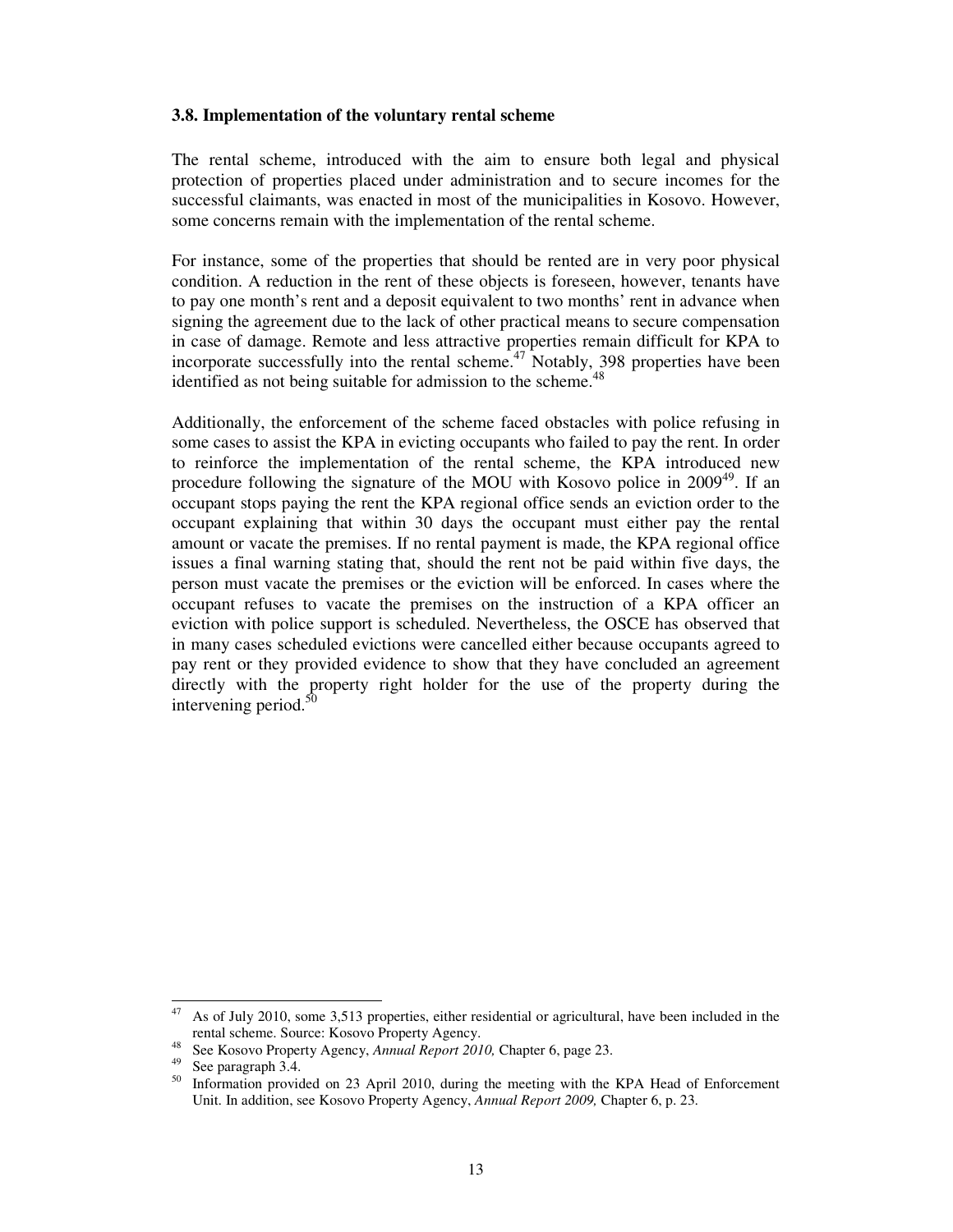# **4. CONCLUSION**

The caseload of more than 40,000 property claims registered with the KPA implies a great deal of responsibility for the KPA in resolving property claims that affect thousands of persons, many of whom belong to the Kosovo Serb community. The fact that the majority of claimants belong to non-Albanian communities makes the KPA one of the most relevant mechanisms for the protection of these communities' interests in Kosovo.

However, the KPA faces considerable challenges in the implementation of its mandate, which leaves affected parties without access to an effective and timely remedy. Lack of funding, as well as lack of efficient support from Kosovo institutions – whether executive, legislative, or judicial – are at the core of the problem. Deficiencies related to the legal gaps, inadequate implementation of the legislation in force, lack of co-ordination between the KPA and other agencies, including courts, need to be addressed promptly. The swift resolution of the conflict-related property claims needs to become a priority for the local institutions and the international community.

The KPA needs to be placed firmly on the agenda of international and local institutions until it fulfils its mandate. The institutions need to support the KPA by allocating sufficient funds in the Kosovo consolidated budget, and to ensure that KPA's mandate is implemented throughout Kosovo. Similarly, the international community should ensure that the KPA is fully supported and able to complete its work. Otherwise, Kosovo inhabitants and those who remain displaced outside of Kosovo will continue to suffer uncertainty over property rights protection as an ongoing impact of the conflict.

Moreover, equitable and effective remedy has to be granted to all victims of property rights violations, including those whose property has been determined as destroyed by the HPCC. As the effective implementation of the KPA's mandate will not mean that the displaced owners of the almost 11,000 destroyed properties identified by the HPD will receive in-kind or financial compensation, this matter has to be treated separately. Notably, there are cases where the owners received redress through various reconstruction programs. However, Kosovo institutions should continue addressing the issue of destroyed properties through returns activities, housing assistance and other policies aimed at ameliorating the damage caused by the conflict.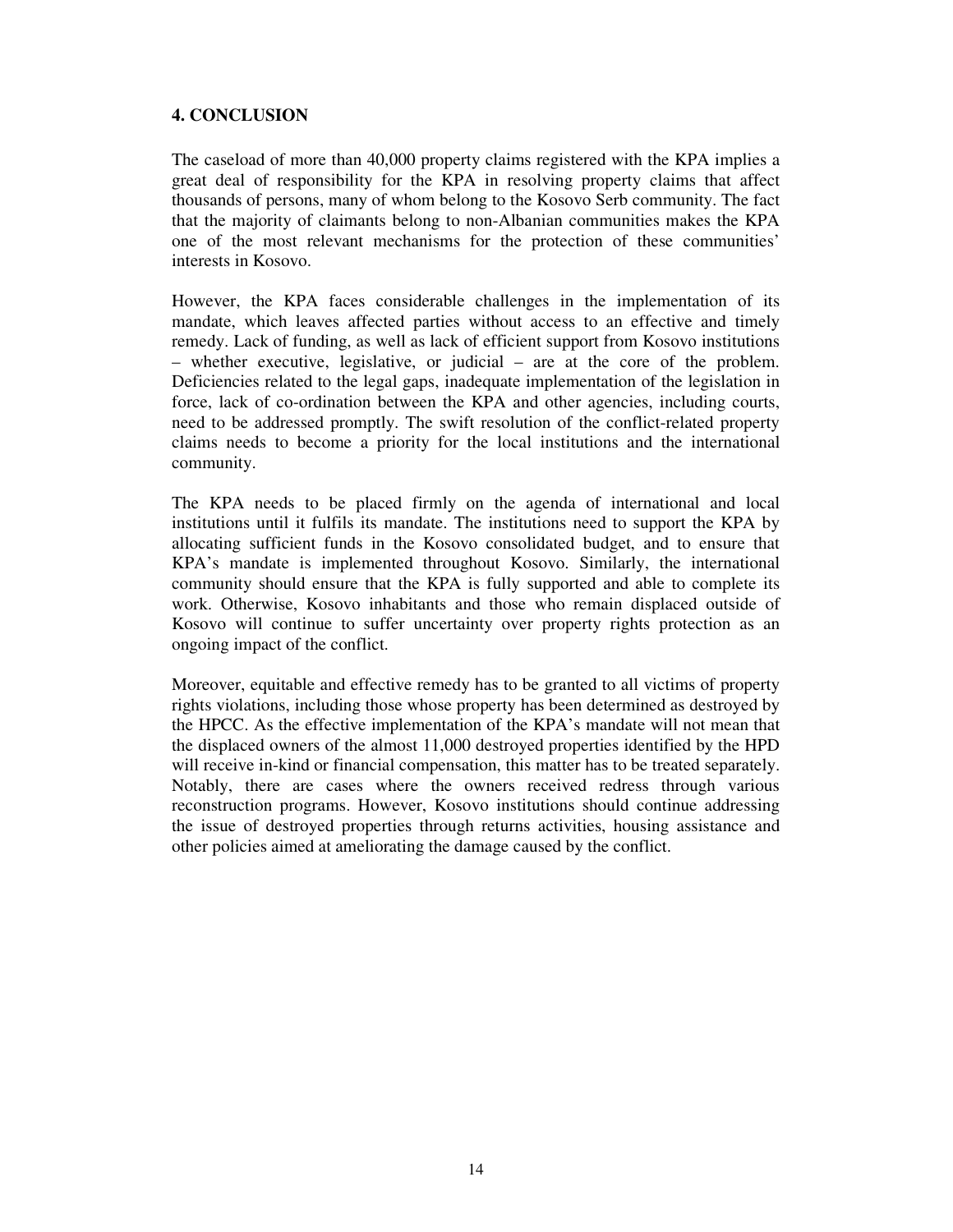# **5. RECOMMENDATIONS**

# **To the Kosovo Property Agency:**

- The KPA should ensure that non-payment of the rent for the property treated under the rental scheme is followed by timely evictions.
- The KPA should increase the number of cases regularly presented before the KPCC in order to ensure their timely resolution.
- The KPA should co-operate with the local courts on how to treat cases referred to them by the HPCC as well as on their scope of review in order to avoid conflicting decisions.

# **To the government of Kosovo:**

- Ensure that all necessary support is provided to the KPA in implementing its mandate, and that awareness campaigns are conducted to decrease the reoccupation of properties that have been vacated following evictions.
- Develop the normative framework establishing the method of calculation and payment of compensation to those individuals who are entitled to pecuniary compensation for the loss of legitimately held property rights pursuant to section 4 of UNMIK Regulation 2000/60.
- Ensure the funds in order to implement the compensation scheme pursuant to the section 4 of UNMIK Regulation 2000/60.
- Introduce a compensation scheme or provide reconstruction assistance for those HPD claimants whose properties have been destroyed or damaged so as to ensure that an effective remedy is afforded on an equitable basis to all victims of property rights violations.

# **To the Supreme Court:**

- Inform the courts on the KPA/KPCC mandate and jurisdiction in order to avoid potential conflict of jurisdiction.
- Inform the courts about their precise jurisdiction regarding the resolution of property claims not filed with the KPA (after the expiry of the KPA's claim intake deadline, the courts are responsible to decide on new conflict related claims over private immovable property).

# **To the courts in Kosovo:**

• Avoid parallel proceedings on the same property by respecting the final and enforceable character of HPCC/KPCC decisions.

#### **To the Kosovo Judicial Institute:**

• Provide training to all municipal court judges on the competences and jurisdiction of the KPA, in particular those residing with the KPCC.

#### **To Kosovo police:**

• Following re-eviction of persons illegally re-occupying properties, all such cases should be referred to the public prosecutor's office to initiate proceedings pursuant to the criminal code.